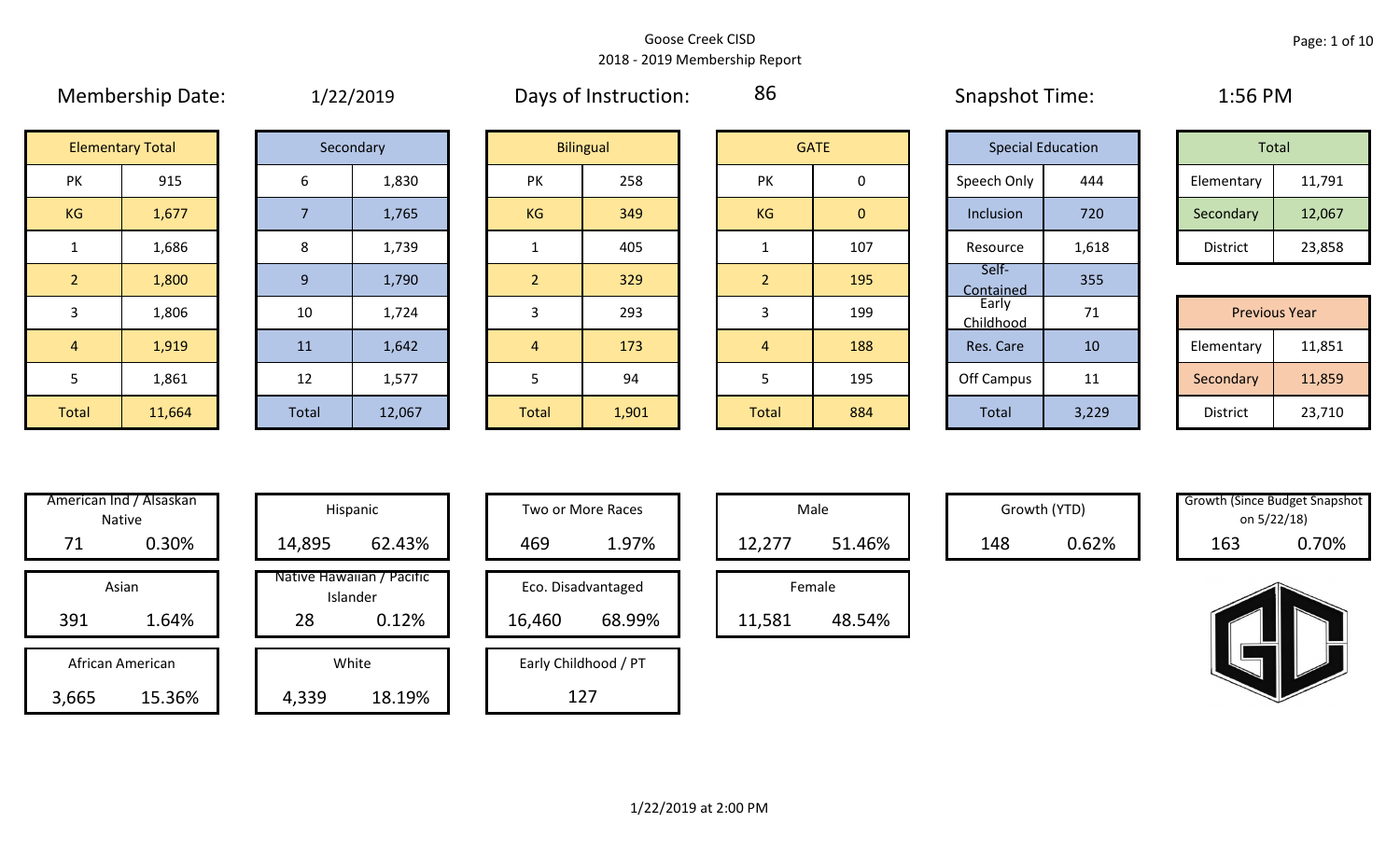| 1/22/2019<br>Date |                        | PK             |              |                | KG             |                |                |       | 2              |       |                | 3              |                |                | 4              |                |                | 5              |                |            | Campus Totals Early |          | Spec. | Total | $17 - 18$ | 18-19      | Capacity |
|-------------------|------------------------|----------------|--------------|----------------|----------------|----------------|----------------|-------|----------------|-------|----------------|----------------|----------------|----------------|----------------|----------------|----------------|----------------|----------------|------------|---------------------|----------|-------|-------|-----------|------------|----------|
|                   |                        | GenEd BilEd    |              | GenEd          | <b>BilEd</b>   | <b>GenEd</b>   | <b>BilEd</b>   | GenEd | <b>BilEd</b>   | Total | GenEd          | <b>BilEd</b>   | <b>Total</b>   | GenEd          | <b>BilEd</b>   | <b>Total</b>   | GenEd          | <b>BilEd</b>   | <b>Total</b>   | GenEd      | <b>BilEd</b>        | Child    | Prog  |       |           | Projection |          |
|                   | Teachers               | 1              | 1            | 4              | $\overline{2}$ | $\overline{A}$ | 1              | 4     | $\overline{2}$ | 6     | 3              | $\overline{2}$ | 5              | 5              | $\mathbf{1}$   | 6              | 4              | 1              | 5              | 25         | 10                  |          |       |       |           |            |          |
| Alamo             | Students               | 44             | 19           | 76             | 27             | 81             | 21             | 90    | 31             | 121   | 60             | 31             | 91             | 94             | 23             | 117            | 102            | 16             | 118            | 547        | 168                 | 0        | 59    | 774   | 761       | 730        | 850      |
|                   | Available Seats        | 0              | 25           | 12             | 17             | 7              | 1              | $-2$  | 13             | 11    | 6              | 13             | 19             | 16             | $-1$           | 15             | $-2$           | 9              | 7              |            |                     |          |       |       |           |            |          |
|                   | Teachers               | $\mathbf{1}$   | 1            | 3              | $\overline{2}$ | $\overline{4}$ | $\overline{2}$ | 4     | $\overline{2}$ | 6     | $\overline{4}$ | $\overline{2}$ | 6              | $\overline{4}$ | $\overline{2}$ | 6              | 4              | $\mathbf{1}$   | 5              | 24         | 12                  |          |       |       |           |            |          |
| Ashbel<br>Smith   | Students               | 44             | 22           | 59             | 36             | 70             | 37             | 67    | 32             | 99    | 65             | 42             | 107            | 75             | 39             | 114            | 84             | 19             | 103            | 464        | 227                 |          | 29    | 721   | 780       | 778        | 924      |
|                   | <b>Available Seats</b> | $\mathbf{0}$   | 22           | $\overline{7}$ | 8              | 18             | $\overline{7}$ | 21    | 12             | 33    | 23             | $\overline{2}$ | 25             | 13             | 5              | 18             | 16             | 6              | 22             |            |                     |          |       |       |           |            |          |
|                   | Teachers               | 1              | 1            | 4              | 2              | 3              | $\overline{2}$ | 5     | $\overline{2}$ | 7     | 4              | $\overline{2}$ | 6              | 4              | $\overline{2}$ | 6              | 4              | 1              | 5.             | 25         | 12                  |          |       |       |           |            |          |
| Austin            | Students               | 41             | 21           | 76             | 25             | 60             | 36             | 112   | 38             | 150   | 93             | 36             | 129            | 97             | 33             | 130            | 103            | 20             | 123            | 582        | 209                 | 0        | 7     | 798   | 755       | 747        | 814      |
|                   | <b>Available Seats</b> | 3              | 23           | 12             | 19             | 6              | 8              | $-2$  | 6              | 4     | $-5$           | 8              | 3              | $-9$           | 11             | $\overline{2}$ | $-3$           | 5              | $\mathbf{2}$   |            |                     |          |       |       |           |            |          |
|                   | Teachers               | $\mathbf{1}$   | $\mathbf{1}$ | 5              | $\mathbf{1}$   | $\overline{4}$ | $\overline{2}$ | 6     | $\mathbf{1}$   | 7     | 5              |                | 6              | 5 <sup>1</sup> | $\mathbf{1}$   | 6              | 5              | $\mathbf{1}$   | 6              | 31         | 8                   |          |       |       |           |            |          |
| <b>Banuelos</b>   | Students               | 42             | 37           | 96             | 17             | 85             | 35             | 110   | 25             | 135   | 123            | 27             | 150            | 129            | 17             | 146            | 136            | 13             | 149            |            |                     | 0        | 8     | 900   | 874       | 881        | 850      |
|                   | <b>Available Seats</b> | $\overline{2}$ |              | 14             | 5              | 3              | 9              | 22    | $-3$           | 19    | $-13$          | -5.            | $-18$          | $-19$          | 5              | $-14$          | $-11$          | 12             | 1              | 721        | 171                 |          |       |       |           |            |          |
|                   | Teachers               | 1              | 0.5          | 4              | $\mathbf{1}$   | 5              | $\overline{2}$ | 5     | $\overline{2}$ | 7     | 5              | $\overline{2}$ | $\overline{7}$ | 5              | -1             | 6              | 4              | 1              | 5.             | 29         | 9.5                 |          |       |       | 853       | 852        | 880      |
| Bowie             | Students               | 43             | 21           | 89             | 17             | 100            | 31             | 103   | 32             | 135   | 111            | 23             | 134            | 107            | 23             | 130            | 100            | 11             | 111            | 653<br>158 |                     | 0        | 25    | 836   |           |            |          |
|                   | <b>Available Seats</b> | 1              | $\mathbf{1}$ | $-1$           | 5              | 10             | 13             | 7     | 12             | 19    | $-1$           | 21             | 20             | 3              | $-1$           | $\overline{2}$ | $\mathbf 0$    | 14             | 14             |            |                     |          |       |       |           |            |          |
|                   | <b>Teachers</b>        | 0.5            | 0.5          | 4              | $\mathbf{1}$   | $\overline{4}$ | $\overline{2}$ | 4     | $\overline{2}$ | 6     | 3              | $\overline{2}$ | 5              | 4              | $\overline{2}$ | 6              | 3              | $\mathbf{1}$   | 4              | 22.5       | 10.5                |          |       |       | 724       | 712        | 836      |
| Carver            | Students               | 35             | 20           | 74             | 21             | 74             | 28             | 73    | 25             | 98    | 78             | 32             | 110            | 79             | 29             | 108            | 78             | 20             | 98             |            |                     | $\Omega$ | 18    | 684   |           |            |          |
|                   | <b>Available Seats</b> | $-13$          | 2            | 14             | $\mathbf{1}$   | 14             | 16             | 15    | 19             | 3     | $-12$          | 12             | $\mathbf 0$    | 9              | 15             | 24             | $-3$           | 5 <sup>5</sup> | $\overline{2}$ | 491        | 175                 |          |       |       |           |            |          |
|                   | Teachers               | 1              | 0            | 5              | 0              | 5              | 0              | 5     | $\mathbf 0$    | 5     | 5              | 0              | 5              | 5              | 0              | 5              | 5              | $\mathbf 0$    | 5.             | 31         | 0                   |          |       |       |           |            |          |
| Clark             | Students               | 38             | 0            | 100            | 0              | 99             | 0              | 109   | 0              | 109   | 116            | 0              | 116            | 104            | -1             | 105            | 120            | 0              | 120            | 686        |                     | 3        | 30    | 720   | 674       | 670        | 850      |
|                   | <b>Available Seats</b> | 6              | O            | 10             | 0              | 11             | 0              | 1     | $\mathbf 0$    | 1     | -6             | 0              | -6             | 6              | $-1$           | 5              | 5              | $\mathbf 0$    | 5              |            | $\mathbf{1}$        |          |       |       |           |            |          |
|                   | <b>Teachers</b>        | 0.5            | 0.5          | 5              | $\overline{2}$ | $\overline{4}$ | $\mathbf{1}$   | 3     | $\overline{2}$ | 5     | 5              |                | 6              | 5 <sup>1</sup> | $\mathbf{1}$   | 6              | $\overline{4}$ | $\mathbf{1}$   | 5              | 26.5       | 8.5                 |          |       |       |           |            |          |
| Crockett          | Students               | 20             | 23           | 91             | 26             | 73             | 22             | 81    | 23             | 104   | 99             | 20             | 119            | 101            | 11             | 112            | 92             | 8              | 100            | 557        |                     | 0        | 20    | 710   | 688       | 671        | 638      |
|                   | <b>Available Seats</b> | $\overline{2}$ | -1           | 19             | 18             | 15             | $\mathbf{0}$   | $-15$ | 21             | 6     | 11             | $\overline{2}$ | 13             | 9              | 11             | 20             | 8              | 17             | 25             |            | 133                 |          |       |       |           |            |          |
|                   | Teachers               | $\overline{2}$ | 0.5          | 5              | $\mathbf{2}$   | 4              | $\overline{2}$ | 6     | 1              | 7     | 5              | 1              | 6              | 4              | -1             | 5.             | 4              | $\mathbf{1}$   | 5.             | 30         | 8.5                 |          |       |       |           |            | 924      |
| <b>DeZavala</b>   | Students               | 52             | 14           | 89             | 23             | 76             | 24             | 99    | 20             | 119   | 91             | 20             | 111            | 93             | 5              | 98             | 109            | 12             | 121            | 609        |                     | 0        | 1     | 728   | 790       | 797        |          |
|                   | <b>Available Seats</b> | 36             | 8            | 21             | 21             | 12             | 20             | 33    | $\overline{2}$ | 35    | 19             | 2              | 21             | -5.            | 17             | 12             | -9             | 13             |                |            | 118                 |          |       |       |           |            |          |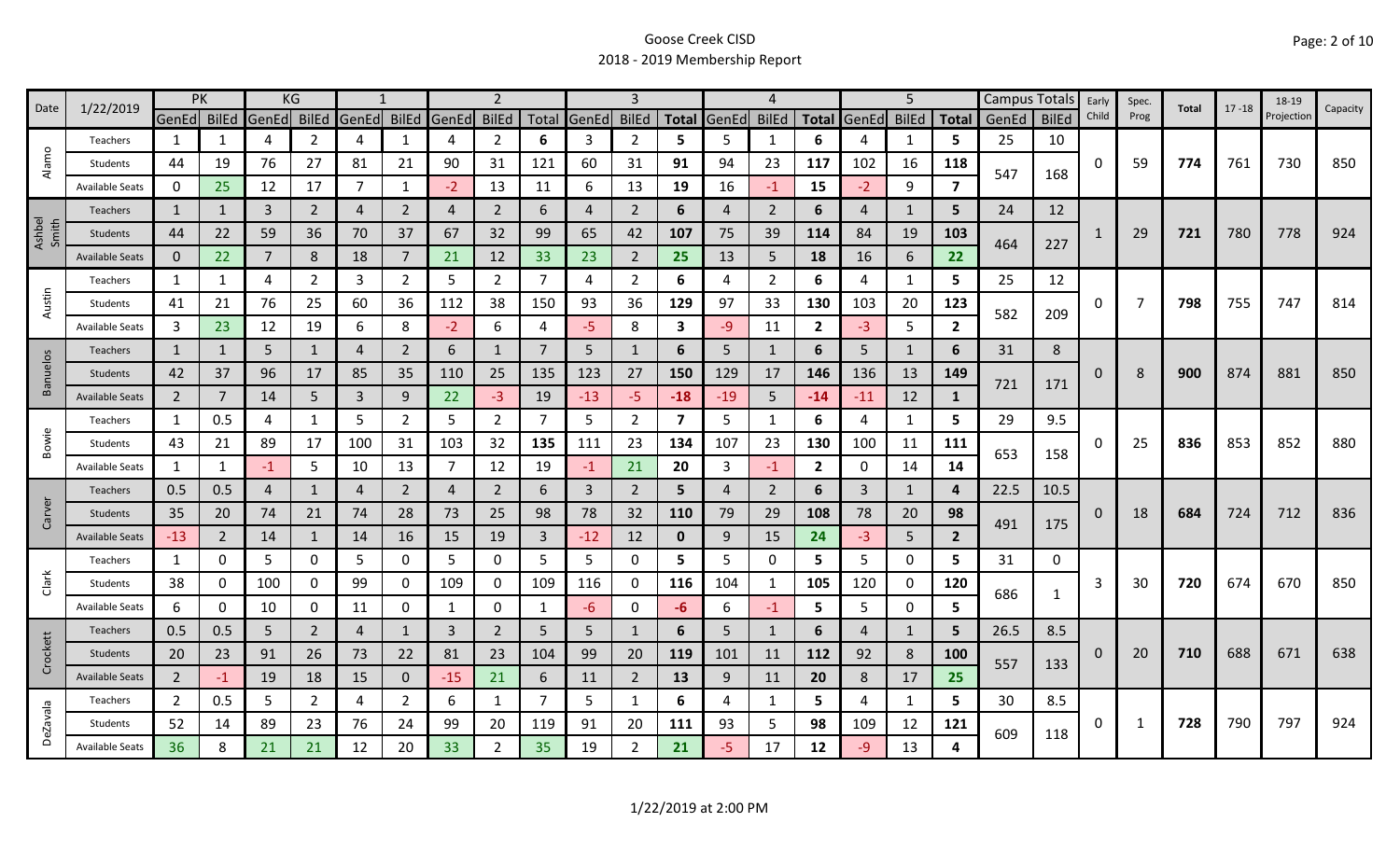| Date                  | 1/22/2019              |                | PK           |       | KG             |             |                |              | 2              |      |                | 3              |                         |                |                |                |       | 5              |              | <b>Campus Totals</b> |              | Early | Spec. | Total         | $17 - 18$ | 18-19      | Capacity |
|-----------------------|------------------------|----------------|--------------|-------|----------------|-------------|----------------|--------------|----------------|------|----------------|----------------|-------------------------|----------------|----------------|----------------|-------|----------------|--------------|----------------------|--------------|-------|-------|---------------|-----------|------------|----------|
|                       |                        | GenEd BilEd    |              | GenEd | BilEd          | GenEd BilEd |                | <b>GenEd</b> | <b>BilEd</b>   |      | Total GenEd    | <b>BilEd</b>   | <b>Total</b>            | GenEd          | <b>BilEd</b>   | <b>Total</b>   | GenEd | <b>BilEd</b>   | <b>Total</b> | GenEd                | <b>BilEd</b> | Child | Prog  |               |           | Projection |          |
|                       | <b>Teachers</b>        | $\mathbf{1}$   |              | 3     |                | 3           |                | 4            |                | 5    | 3              | 2              | 5.                      |                | $\overline{2}$ | 6              | 4     | 1              | 5            | 22                   | 9            |       |       |               |           |            |          |
| Harlem                | <b>Students</b>        | 53             | 17           | 68    | 24             | 60          | 22             | 86           | 24             | 110  | 71             | 23             | 94                      | 70             | 31             | 101            | 77    | 21             | 98           | 485                  | 162          | 3     | 12    | 662           | 657       | 657        | 814      |
|                       | <b>Available Seats</b> | $-9$           | 27           | $-2$  | $-2$           | 6           | 0              |              | $-2$           | 0    | $-5$           | 21             | 16                      | 18             | 13             | 31             | 23    | 4              | 27           |                      |              |       |       |               |           |            |          |
| $\overline{\text{m}}$ | Teachers               |                |              |       |                |             |                | 7            | $\mathbf{2}$   | 9    | $\overline{7}$ | 2              | 9                       | 9              | 2              | 11             | 7     | $\overline{2}$ | 9            | 30                   | 8            |       |       |               |           |            |          |
| Highlands             | Students               |                |              |       |                |             |                | 149          | 41             | 190  | 143            | 43             | 186                     | 185            | 44             | 229            | 177   | 33             | 210          | 654                  | 161          | 0     | 12    | 827           | 832       | 816        | 814      |
|                       | <b>Available Seats</b> |                |              |       |                |             |                | 5            | 3              | 8    | 11             |                | 12                      | 13             | $\Omega$       | 13             |       | 17             | 15           |                      |              |       |       |               |           |            |          |
|                       | Teachers               | $\overline{2}$ | $\mathbf{1}$ | 8     | $\overline{2}$ | 8           | $\overline{2}$ |              |                |      |                |                |                         |                |                |                |       |                |              | 18                   | 5            |       |       |               |           |            |          |
| Hopper                | <b>Students</b>        | 72             | 25           | 157   | 37             | 156         | 39             |              |                |      |                |                |                         |                |                |                |       |                |              |                      |              |       | 16    | 503           | 521       | 518        | 462      |
|                       | <b>Available Seats</b> | 16             | 19           | 19    |                | 20          | 5              |              |                |      |                |                |                         |                |                |                |       |                |              | 385                  | 101          |       |       |               |           |            |          |
|                       | Teachers               | 0.5            | 0.5          | 4     | 2              | 4           | $\overline{2}$ | 3            | $\overline{2}$ | 5    | $\overline{3}$ | 2              | 5                       |                | $\overline{2}$ | 6              | 3     | $\mathbf{1}$   | 4            | 21.5                 | 11.5         |       |       |               |           |            |          |
| Lamar                 | Students               | 35             | 17           | 75    | 24             | 89          | 39             | 54           | 35             | 89   | 64             | 30             | 94                      | 87             | 20             | 107            | 74    | 29             | 103          |                      |              | 0     | 18    | 690           | 712       | 700        | 858      |
|                       | <b>Available Seats</b> | $-13$          | 5            | 13    | 20             | -1          | 5              | 12           | 9              | 21   | 2              | 14             | 16                      |                | 24             | 25             |       | $-4$           | $-3$         | 478                  | 194          |       |       |               |           |            |          |
|                       | <b>Teachers</b>        | 0.5            | 0.5          | 3     | 1              | 2           | $\overline{2}$ | 2            | $\overline{2}$ | 4    | 2              | 2              | 4                       | $\overline{2}$ | 2              | 4              | 2     | $\mathbf{1}$   | 3            | 13.5                 | 10.5         |       |       |               |           |            |          |
| Jacinto               | <b>Students</b>        | 26             | 13           | 41    | 20             | 52          | 23             | 38           | 29             | 67   | 45             | 25             | 70                      | 50             | 24             | 74             | 55    | 15             | 70           |                      |              | 0     | 0     | 456           | 475       | 480        | 528      |
| San                   | <b>Available Seats</b> | -4             | 9            | 25    | $\overline{2}$ | -8          | 21             | 6            | 15             | 21   | $-1$           | 19             | 18                      | -6             | 20             | 14             | -5    | 10             | 5            | 307                  | 149          |       |       |               |           |            |          |
|                       | Teachers               | 1.5            | 0.5          | 5     |                | 5           | $\overline{2}$ | 4            | $\overline{2}$ | 6    | 4              | 2              | 6                       | 6              | -1             | 7              | 5     | 1              | 6            | 30.5                 | 9.5          |       |       |               |           |            |          |
| Travis                | Students               | 71             | 8            | 114   | 22             | 98          | 24             | 105          | 24             | 129  | 107            | 15             | 122                     | 136            | 19             | 155            | 131   | 11             | 142          |                      |              | 0     | 11    | 896           | 858       | 840        | 880      |
|                       | <b>Available Seats</b> | $-5$           | 14           | $-4$  | 0              | 12          | 20             | $-17$        | 20             | 3    | $-19$          | 29             | 10                      | -4             | 3              | $-1$           | -6    | 14             | 8            | 762                  | 123          |       |       |               |           |            |          |
|                       | Teachers               | $\mathbf{1}$   | 0            | 5     |                | 4           |                | 5            |                | 6    | 5              | $\overline{2}$ | $\overline{\mathbf{z}}$ | 5              | 2              | $\overline{7}$ | 5     | $\mathbf{1}$   | 6            | 30                   | 8            |       |       |               |           |            |          |
| Victoria<br>Walker    | Students               | 38             | 0            | 92    | 21             | 89          | 21             | 102          | 15             | 117  | 105            | 24             | 129                     | 134            | 11             | 145            | 140   | 10             | 150          |                      |              | 43    | 21    | 866           | 897       | 822        | 924      |
|                       | <b>Available Seats</b> | 6              | 0            | 18    | $\mathbf{1}$   | $-1$        | $\mathbf{1}$   | 8            | $\overline{7}$ | 15   | 5              | 20             | 25                      | $-24$          | 33             | 9              | $-15$ | 15             | $\mathbf 0$  | 700                  | 102          |       |       |               |           |            |          |
|                       | Teachers               | 15.5           | 9.5          | 67    | 21             | 63          | 24             | 67           | 24             | 91   | 63             | 25             | 88                      | 71             | 22             | 93             | 63    | 15             | 78           | 409.5                | 140.5        |       |       |               |           |            |          |
| Total                 | Students               | 654            | 257          | 1297  | 340            | 1262        | 402            | 1378         | 394            | 1772 | 1371           | 391            | 1762                    | 1541           | 330            | 1871           | 1578  | 238            | 1816         | 9,081                | 2352         | 51    | 287   | 11,771 11,851 |           | 11,671     | 12,846   |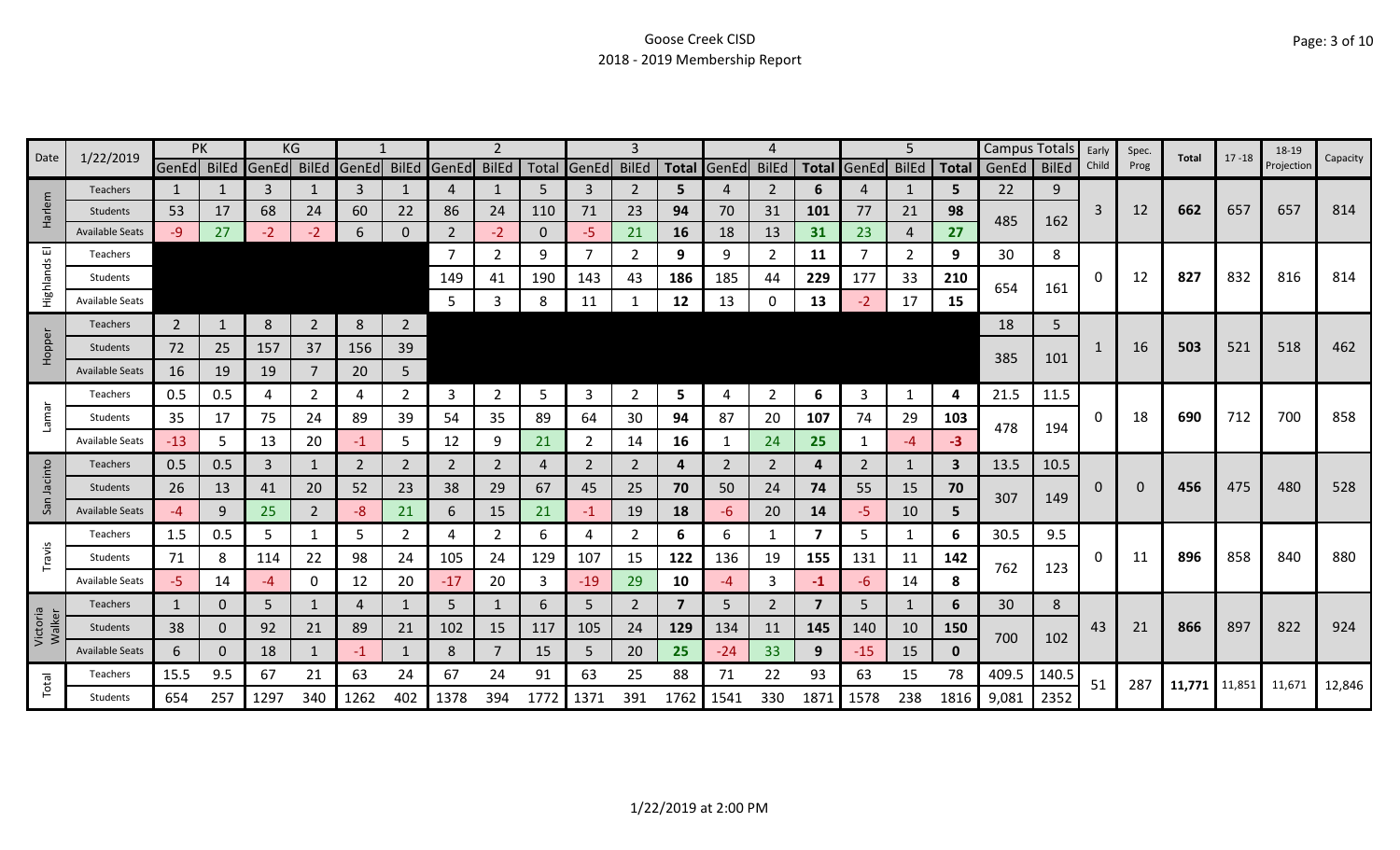| Page: 4 of 10 |  |  |  |
|---------------|--|--|--|
|---------------|--|--|--|

|              | 6<br><b>Campus</b> | $\overline{\mathbf{z}}$ | 8           | 9                   | 10             | 11          | 12             |                   | <b>Campus Totals</b> |                                       |          |
|--------------|--------------------|-------------------------|-------------|---------------------|----------------|-------------|----------------|-------------------|----------------------|---------------------------------------|----------|
|              |                    |                         |             |                     |                |             |                | <b>Enrollment</b> |                      | Core Ratio   17-18   18-19 Projection | Capacity |
| <b>BJS</b>   | 302                | 339                     | 305         |                     |                |             |                | 946               | 945                  | 932                                   | 975      |
| CBJ          | 379                | 342                     | 351         |                     |                |             |                | 1,072             | 1,049                | 1,052                                 | 1,100    |
| GJS          | 375                | 374                     | 357         |                     |                |             |                | 1,106             | 1,101                | 1,069                                 | 1,125    |
| HMJ          | 347                | 327                     | 318         |                     |                |             |                | 992               | 981                  | 1,014                                 | 1,225    |
| <b>HJS</b>   | 423                | 370                     | 395         |                     |                |             |                | 1,188             | 1,134                | 1,156                                 | 1,225    |
| REL          |                    |                         |             | 475                 | 388            | 468         | 415            | 1,746             | 1,520                | 1,597                                 | 2,319    |
| <b>RSS</b>   |                    |                         |             | 559                 | 583            | 534         | 519            | 2,195             | 2,333                | 2,440                                 | 2,408    |
| GCM          |                    |                         |             | 550                 | 555            | 504         | 475            | 2,084             | 2,127                | 2,226                                 | 1,800    |
| PHC          | $\mathbf 0$        | $\mathsf{O}\xspace$     | $\mathbf 0$ | $\mathsf{O}\xspace$ | $\overline{7}$ | 23          | 78             | 108               | 148                  | 35                                    |          |
| Impact       |                    |                         |             | 110                 | 104            | 97          | 84             | 395               | 380                  | 396                                   |          |
| Point        | $\overline{a}$     | 12                      | 11          | 13                  | 13             | 13          | 6              | 45                | 65                   | 40                                    |          |
| <b>SCTHS</b> |                    |                         |             | 81                  | 66             | $\mathbf 0$ | $\overline{0}$ | 147               | 76                   | 230                                   |          |
| Total        | 1,830              | 1,764                   | 1,737       | 1,788               | 1,716          | 1,639       | 1,577          | 12,024            | 11,859               | 12,187                                |          |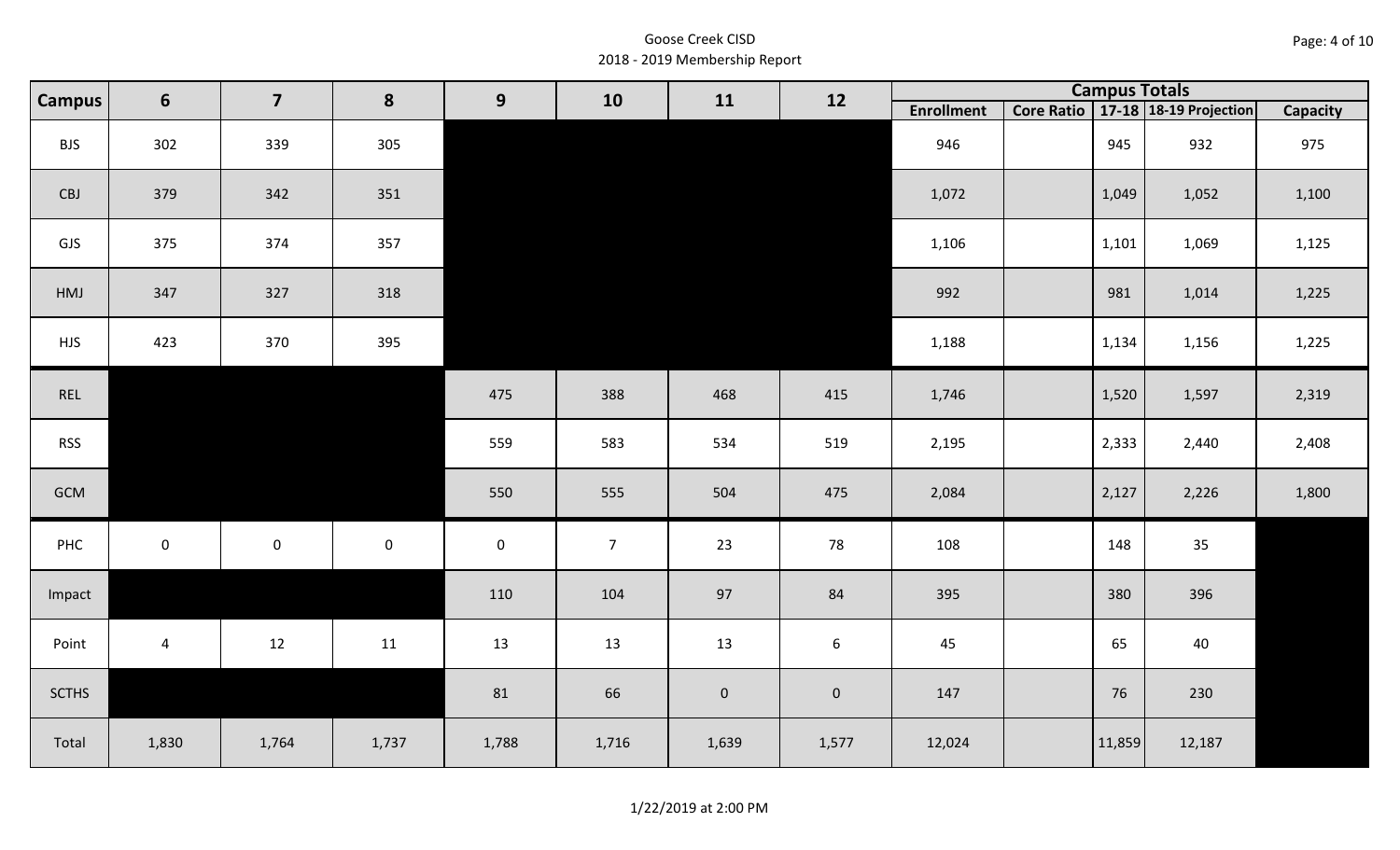|                     | Total               | No Code        | Speech Only  | Mainstream  | Self-Cont<br>50-60% | Self-Cont<br>$>60\%$    | <b>EC SpEd Program</b> | Homebound    |
|---------------------|---------------------|----------------|--------------|-------------|---------------------|-------------------------|------------------------|--------------|
| Alamo               | $\mathsf{O}\xspace$ | $\mathbf 0$    | $\pmb{0}$    | $\mathbf 0$ | $\mathbf 0$         | $\mathbf 0$             | $\mathbf 0$            | $\mathbf 0$  |
| Ashbel Smith        | 15                  | $\overline{4}$ | $\mathbf{1}$ | $\mathbf 0$ | $\mathbf 0$         | $\mathbf{1}$            | $\boldsymbol{9}$       | $\mathbf 0$  |
| Austin              | $\mathbf{1}$        | $\mathbf{1}$   | $\pmb{0}$    | $\pmb{0}$   | $\mathbf 0$         | $\mathbf 0$             | $\mathbf 0$            | $\mathbf 0$  |
| Banuelos            | $\overline{5}$      | $\mathbf{1}$   | $\pmb{0}$    | $\mathbf 0$ | $\mathsf 0$         | $\pmb{0}$               | $\overline{4}$         | $\mathbf 0$  |
| Bowie               | $\,8\,$             | $\mathbf{1}$   | $\pmb{0}$    | $\mathbf 0$ | $\mathbf 0$         | $\mathbf 0$             | $\overline{7}$         | $\mathbf 0$  |
| Carver              | $\boldsymbol{6}$    | $2^{\circ}$    | $\pmb{0}$    | $\mathbf 0$ | $\mathbf 0$         | $\mathbf 0$             | $\overline{4}$         | $\mathsf 0$  |
| Clark               | 15                  | $\overline{2}$ | $\pmb{0}$    | $\mathbf 0$ | $\mathbf{0}$        | $\mathbf 0$             | 10                     | $\mathbf{3}$ |
| Crockett            | 9                   | $\overline{2}$ | $\pmb{0}$    | $\mathsf 0$ | $\mathbf 0$         | $\mathbf{1}$            | $\boldsymbol{6}$       | $\mathbf 0$  |
| DeZavala            | $\mathbf 0$         | $\pmb{0}$      | $\pmb{0}$    | $\pmb{0}$   | $\pmb{0}$           | $\mathbf 0$             | $\mathbf 0$            | $\mathbf 0$  |
| Harlem              | 10                  | $\mathbf{3}$   | $\mathbf{3}$ | $\pmb{0}$   | $\pmb{0}$           | $\pmb{0}$               | $\overline{4}$         | $\mathbf 0$  |
| <b>Highlands El</b> | $\overline{0}$      | $\pmb{0}$      | $\pmb{0}$    | $\pmb{0}$   | $\mathbf 0$         | $\mathbf 0$             | $\mathbf 0$            | $\mathbf 0$  |
| Hopper              | $\boldsymbol{9}$    | $\mathbf{1}$   | $\mathbf{1}$ | $\mathbf 0$ | $\mathbf 0$         | $\mathbf{1}$            | $\boldsymbol{6}$       | $\mathsf 0$  |
| Lamar               | $\pmb{0}$           | $\pmb{0}$      | $\pmb{0}$    | $\pmb{0}$   | $\mathbf 0$         | $\pmb{0}$               | $\mathbf 0$            | $\mathbf 0$  |
| San Jacinto         | $\mathsf 0$         | $\pmb{0}$      | $\pmb{0}$    | $\mathbf 0$ | $\mathbf 0$         | $\mathbf 0$             | $\mathsf 0$            | $\mathsf 0$  |
| Travis              | $\overline{4}$      | $\mathbf{1}$   | $\pmb{0}$    | $\pmb{0}$   | $\pmb{0}$           | $\mathbf 0$             | $\mathbf{3}$           | $\mathbf 0$  |
| Victoria Walker     | 45                  | $\overline{2}$ | 43           | $\mathbf 0$ | $\pmb{0}$           | $\pmb{0}$               | $\mathbf 0$            | $\mathbf 0$  |
| District            | 127                 | 20             | 48           | $\pmb{0}$   | $\pmb{0}$           | $\overline{\mathbf{3}}$ | 53                     | $\mathbf{3}$ |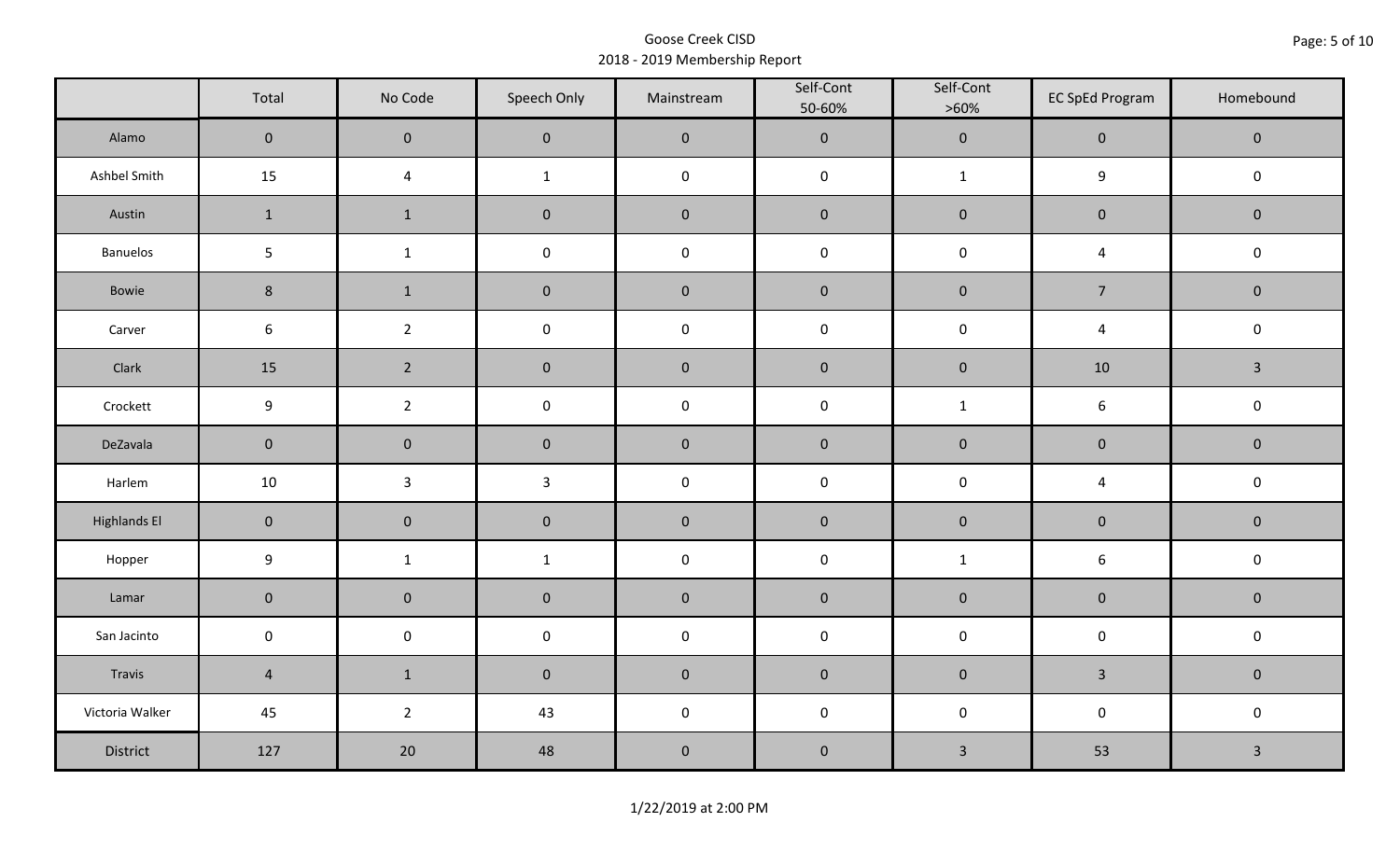| Date               |                    | PK           |                    | KG             |                    | $\mathbf{1}$   |                    | $\overline{2}$ |           | $\overline{3}$ |                |                  | $\overline{4}$  |                |                  | $\overline{5}$  |                |                    | <b>Campus Totals</b> |                |
|--------------------|--------------------|--------------|--------------------|----------------|--------------------|----------------|--------------------|----------------|-----------|----------------|----------------|------------------|-----------------|----------------|------------------|-----------------|----------------|--------------------|----------------------|----------------|
|                    | Bilingual Bil Gate |              | Bilingual Bil Gate |                | Bilingual Bil Gate |                | Bilingual Bil Gate |                | Bilingual | Bil Gate       | <b>NAC</b>     | <b>Bilingual</b> | <b>Bil Gate</b> | <b>NAC</b>     | <b>Bilingual</b> | <b>Bil Gate</b> | <b>NAC</b>     | Bilingual Bil Gate |                      | <b>NAC</b>     |
| Alamo              | 19                 | $\mathbf 0$  | 27                 | $\mathbf 0$    | 17                 | 4              | 29                 | $\overline{3}$ | 40        | 4              | 13             | 34               | $\overline{2}$  | 13             | 35               | $\mathbf{0}$    | 19             | 201                | 13                   | 45             |
| Ashbel<br>Smith    | 22                 | $\mathbf 0$  | 44                 | $\mathbf{0}$   | 33                 | $\overline{4}$ | 31                 | $\overline{2}$ | 40        | $\overline{2}$ | 13             | 39               | $\overline{0}$  | 19             | 19               | $\overline{0}$  | 45             | 228                | 8                    | $\mathbf{0}$   |
| Austin             | 21                 | $\mathbf 0$  | 25                 | $\mathbf 0$    | 34                 | $\overline{3}$ | 36                 | $\mathbf{3}$   | 35        | $\mathbf{1}$   | 19             | 33               | $\mathbf 0$     | 45             | 20               | $\mathbf 0$     | $\mathbf 0$    | 204                | $\overline{7}$       | 0              |
| <b>Banuelos</b>    | 37                 | $\mathbf{0}$ | 17                 | $\mathbf 0$    | 31                 | $\overline{4}$ | 22                 | $\overline{3}$ | 20        | $\overline{7}$ | 45             | 17               | $\overline{0}$  | $\overline{0}$ | 13               | $\overline{0}$  | $\overline{0}$ | 157                | 14                   | $\mathbf{0}$   |
| <b>Bowie</b>       | 22                 | $\mathbf 0$  | 18                 | $\mathbf 0$    | 30                 | $\mathbf{1}$   | 29                 | $\mathbf{3}$   | 23        | $\mathbf 0$    | $\mathsf{O}$   | 23               | $\mathbf 0$     | $\mathsf{O}$   | 11               | $\mathbf 0$     | $\mathbf 0$    | 156                | 4                    | 0              |
| Carver             | 20                 | $\mathbf 0$  | 21                 | $\mathbf 0$    | 27                 | $\mathbf{1}$   | 23                 | $\overline{2}$ | 31        | $\mathbf{1}$   | $\mathbf{0}$   | 29               | $\overline{0}$  | $\overline{0}$ | 20               | $\mathbf{0}$    | $\overline{0}$ | 171                | $\overline{4}$       | $\overline{0}$ |
| Clark              | $\mathbf 0$        | $\mathbf 0$  | $\mathbf 0$        | $\mathbf 0$    | $\mathsf{O}$       | $\mathbf 0$    | $\mathbf 0$        | $\mathbf 0$    | 0         | $\mathbf 0$    | $\mathbf 0$    | $\mathbf{1}$     | $\mathsf 0$     | $\mathsf{O}$   | $\mathbf 0$      | $\mathbf{0}$    | $\mathbf 0$    | $\mathbf{1}$       | $\mathbf 0$          | $\mathbf 0$    |
| Crockett           | 23                 | $\mathbf 0$  | 26                 | $\mathbf{0}$   | 20                 | $\overline{3}$ | 21                 | $\overline{2}$ | 17        | $\overline{3}$ | $\mathbf 0$    | 11               | $\mathbf{0}$    | $\overline{0}$ | 8                | $\overline{0}$  | $\overline{0}$ | 126                | 8                    | $\mathbf{0}$   |
| DeZavala           | 14                 | $\mathbf 0$  | 23                 | $\mathbf 0$    | 24                 | $\mathbf 0$    | 20                 | $\mathbf 0$    | 18        | $2^{\circ}$    | $\mathbf 0$    | 5                | $\mathbf 0$     | $\mathsf{O}$   | 12               | $\Omega$        | $\mathbf 0$    | 116                | $\overline{2}$       | $\mathbf 0$    |
| Harlem             | 17                 | $\mathbf 0$  | 24                 | $\mathbf 0$    | 18                 | $\overline{4}$ | 21                 | $\overline{3}$ | 23        | $\mathbf{0}$   | $\mathbf{0}$   | 29               | $2^{\circ}$     | $\overline{0}$ | 21               | $\mathbf{0}$    | $\overline{0}$ | 153                | 9                    | $\overline{0}$ |
| Highlands<br>E1    |                    |              |                    |                |                    |                | 40                 | $\mathbf{1}$   | 41        | $\overline{2}$ | 0              | 45               | $\mathbf 0$     | $\mathsf{O}$   | 31               | $\overline{2}$  | $\mathbf 0$    | 157                | 5                    | $\mathbf 0$    |
| Hopper             | 25                 | $\mathbf 0$  | 37                 | $\overline{0}$ | 39                 | $\mathbf 0$    |                    |                |           |                |                |                  |                 |                |                  |                 |                | 101                | $\overline{0}$       | $\mathbf{0}$   |
| Lamar              | 17                 | $\mathbf 0$  | 24                 | $\mathbf 0$    | 33                 | 6              | 32                 | $\mathbf{3}$   | 28        | $2^{\circ}$    | $\mathsf{O}$   | 18               | $2^{\circ}$     | $\mathbf 0$    | 28               | $\mathbf{1}$    | $\mathbf 0$    | 180                | 14                   | $\mathbf 0$    |
| San Jacinto        | 13                 | $\mathbf 0$  | 20                 | $\mathbf 0$    | 20                 | $\overline{3}$ | 28                 | $\mathbf{1}$   | 24        | $\mathbf{1}$   | $\overline{0}$ | 24               | $\overline{0}$  | $\overline{0}$ | 15               | $\mathbf{0}$    | $\overline{0}$ | 144                | 5                    | $\mathbf 0$    |
| Travis             | 8                  | $\mathbf 0$  | 22                 | $\mathbf 0$    | 24                 | $\mathbf 0$    | 21                 | $\mathbf{3}$   | 14        | $\mathbf{1}$   | $\mathbf 0$    | 18               | $\mathbf{1}$    | $\mathbf 0$    | 10               | $\mathbf{1}$    | $\mathbf 0$    | 117                | 6                    | 0              |
| Victoria<br>Walker | $\mathbf 0$        | $\mathbf 0$  | 21                 | $\overline{0}$ | 22                 | $\mathbf 0$    | 12                 | $\overline{3}$ | 24        | $\overline{0}$ | $\mathbf 0$    | 11               | $\mathbf{0}$    | $\overline{0}$ | 10               | $\mathbf{0}$    | $\overline{0}$ | 100                | $\overline{3}$       | $\mathbf 0$    |
| Total              | 258                | 0            | 349                | $\mathbf 0$    | 372                | 33             | 365                | 32             | 378       | 26             | 90             | 337              | $\overline{7}$  | 77             | 253              | 4               | 64             | 2312               | 102                  | 45             |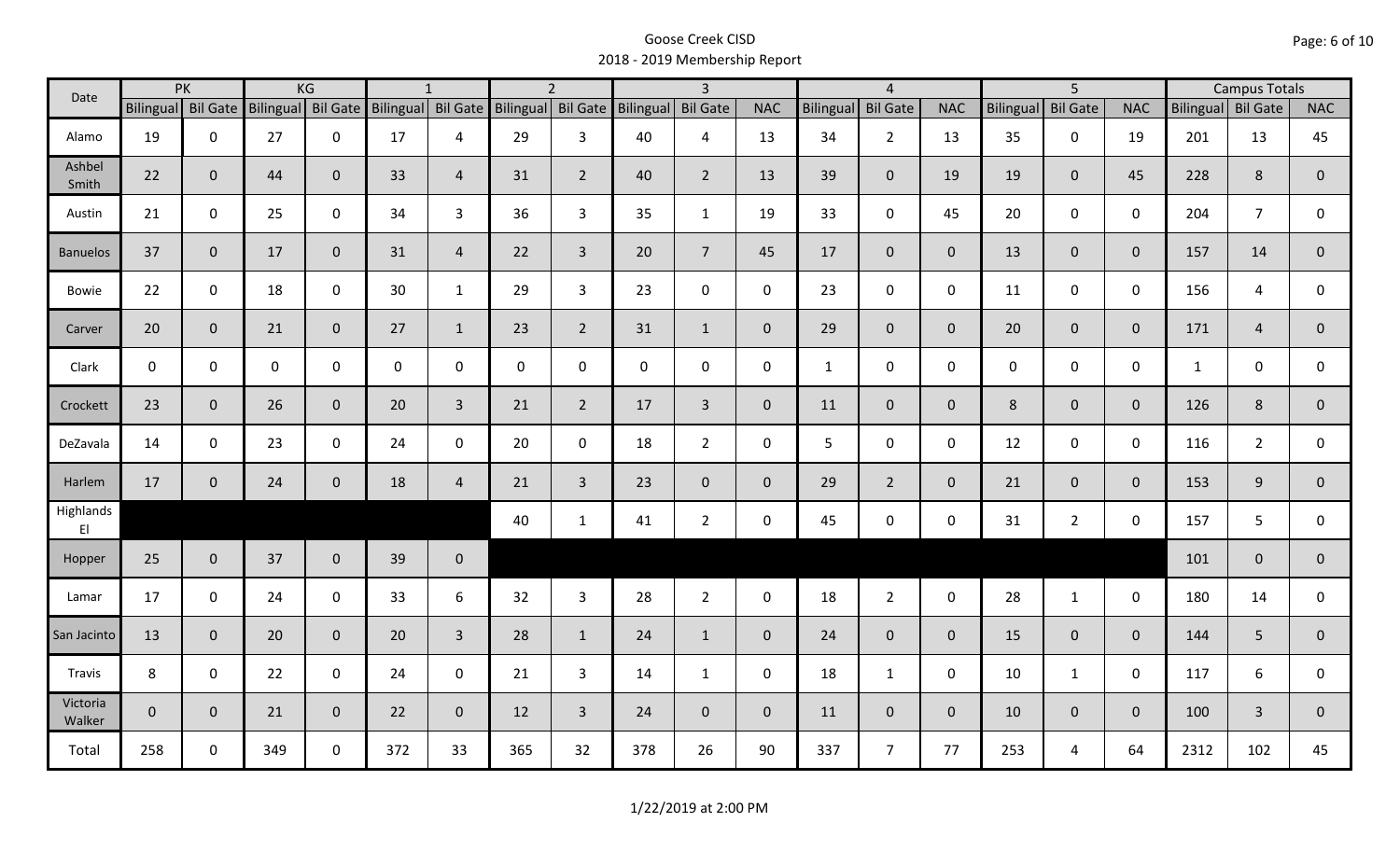| Date                |                | PK              |                     | KG              |                 | $\overline{1}$  |                | $\overline{2}$  |                | $\overline{3}$  |                | $\overline{4}$  |                  | $\overline{5}$      |             | <b>Campus Totals</b> |
|---------------------|----------------|-----------------|---------------------|-----------------|-----------------|-----------------|----------------|-----------------|----------------|-----------------|----------------|-----------------|------------------|---------------------|-------------|----------------------|
|                     | <b>GATE</b>    | <b>Bil GATE</b> | <b>GATE</b>         | <b>Bil GATE</b> | <b>GATE</b>     | <b>Bil GATE</b> | <b>GATE</b>    | <b>Bil GATE</b> | <b>GATE</b>    | <b>Bil GATE</b> | <b>GATE</b>    | <b>Bil GATE</b> | <b>GATE</b>      | <b>Bil GATE</b>     | <b>GATE</b> | <b>Bil GATE</b>      |
| Alamo               | $\mathbf{0}$   | $\mathbf 0$     | $\mathbf 0$         | $\mathbf 0$     | $2^{\circ}$     | $\overline{4}$  | 14             | $\mathbf{3}$    | 8              | $\overline{4}$  | 12             | $\overline{2}$  | 10               | $\mathbf 0$         | 46          | 13                   |
| <b>Ashbel Smith</b> | $\mathbf{0}$   | $\overline{0}$  | $\mathbf 0$         | $\mathbf{0}$    | $\mathbf{3}$    | $\overline{4}$  | 8              | $\mathbf{0}$    | $\overline{4}$ | $\overline{2}$  | $\overline{3}$ | $\mathbf 0$     | 6                | $\mathbf{0}$        | 24          | $\boldsymbol{6}$     |
| Austin              | $\mathbf 0$    | $\mathbf 0$     | $\mathbf 0$         | $\mathbf 0$     | $\overline{7}$  | $\mathbf{3}$    | 23             | $\mathbf{3}$    | 16             | $\mathbf{1}$    | 26             | 0               | 25               | $\mathsf{O}\xspace$ | 97          | $\overline{7}$       |
| <b>Banuelos</b>     | $\overline{0}$ | $\mathbf 0$     | $\mathsf{O}\xspace$ | $\overline{0}$  | 9 <sub>o</sub>  | $\overline{4}$  | 13             | $\overline{3}$  | 26             | $2^{\circ}$     | 24             | $\mathbf 0$     | 21               | $\overline{0}$      | 93          | 9                    |
| Bowie               | $\mathbf 0$    | $\mathbf 0$     | $\mathsf{O}\xspace$ | $\mathbf 0$     | $\mathbf{1}$    | $\mathbf{1}$    | 9              | $\overline{3}$  | 9              | $\mathbf 0$     | $\,8\,$        | 0               | $\boldsymbol{9}$ | $\mathbf 0$         | 36          | $\overline{a}$       |
| Carver              | $\overline{0}$ | $\mathbf 0$     | $\mathsf{O}\xspace$ | $\overline{0}$  | $\mathbf{1}$    | $\mathbf{1}$    | $\overline{4}$ | $\overline{2}$  | $\overline{4}$ | $\mathbf{1}$    | 8              | $\mathbf 0$     | 11               | $\mathbf{0}$        | 28          | $\overline{4}$       |
| Clark               | $\mathbf 0$    | $\mathbf 0$     | $\mathsf 0$         | 0               | $\overline{7}$  | $\mathbf 0$     | 12             | $\mathbf 0$     | 20             | $\mathbf 0$     | 15             | $\mathbf 0$     | 13               | $\mathbf 0$         | 67          | $\mathbf 0$          |
| Crockett            | $\overline{0}$ | $\mathbf 0$     | $\mathbf 0$         | $\overline{0}$  | $2^{\circ}$     | $\overline{3}$  | 10             | $\overline{2}$  | 19             | $\overline{0}$  | 9              | $\mathbf{0}$    | 13               | $\mathbf 0$         | 53          | 5                    |
| DeZavala            | $\mathbf 0$    | $\mathbf 0$     | $\mathbf 0$         | $\mathbf 0$     | $2^{\circ}$     | $\mathbf 0$     | 9              | $\mathbf 0$     | 14             | $\mathbf 0$     | $\overline{7}$ | $\mathbf 0$     | 10               | $\mathbf 0$         | 42          | $\boldsymbol{0}$     |
| Harlem              | $\overline{0}$ | $\overline{0}$  | $\mathbf 0$         | $\mathbf{0}$    | $5\phantom{.0}$ | $\overline{4}$  | 12             | $\overline{3}$  | 12             | $\overline{0}$  | 15             | $\mathbf{0}$    | $\overline{7}$   | $\pmb{0}$           | 51          | $\overline{7}$       |
| Highlands El        |                |                 |                     |                 |                 |                 | 15             | $\mathbf{1}$    | 14             | $\overline{2}$  | 19             | 0               | 20               | $\mathbf 0$         | 68          | 3                    |
| Hopper              | $\overline{0}$ | $\overline{0}$  | $\mathbf 0$         | $\overline{0}$  | 12              | $\mathbf 0$     |                |                 |                |                 |                |                 |                  |                     | 12          | $\pmb{0}$            |
| Lamar               | $\mathbf 0$    | $\mathbf 0$     | $\mathbf 0$         | $\mathbf 0$     | 3               | 6               | 10             | $\mathbf 0$     | $\mathbf{3}$   | $\overline{2}$  | 6              | $\mathbf 0$     | $5\overline{)}$  | $\mathbf 0$         | 27          | 8                    |
| San Jacinto         | $\mathbf 0$    | $\overline{0}$  | $\mathbf 0$         | $\mathbf 0$     | $\overline{3}$  | $\overline{3}$  | $\overline{2}$ | $\mathbf{1}$    | $\mathbf{1}$   | $\mathbf{1}$    | $\overline{4}$ | $\mathbf{0}$    | 5                | $\mathbf 0$         | 15          | 5                    |
| Travis              | $\mathbf 0$    | $\mathbf 0$     | $\mathsf{O}\xspace$ | $\mathbf 0$     | 7 <sup>7</sup>  | $\mathbf 0$     | 11             | $\mathbf{3}$    | 14             | $\mathbf 0$     | 8              | 0               | 16               | $\mathbf 0$         | 56          | $\mathsf{3}$         |
| Victoria<br>Walker  | $\overline{0}$ | $\mathbf 0$     | $\mathbf 0$         | $\mathbf{0}$    | 10              | $\overline{0}$  | 16             | $\overline{3}$  | 20             | $\overline{0}$  | 22             | $\overline{0}$  | 24               | $\overline{0}$      | 92          | $\overline{3}$       |
| Total               | $\mathbf 0$    | $\mathbf 0$     | $\mathbf 0$         | $\mathbf 0$     | 74              | 33              | 168            | 27              | 184            | 15              | 186            | $2^{\circ}$     | 195              | $\mathbf 0$         | 807         | 77                   |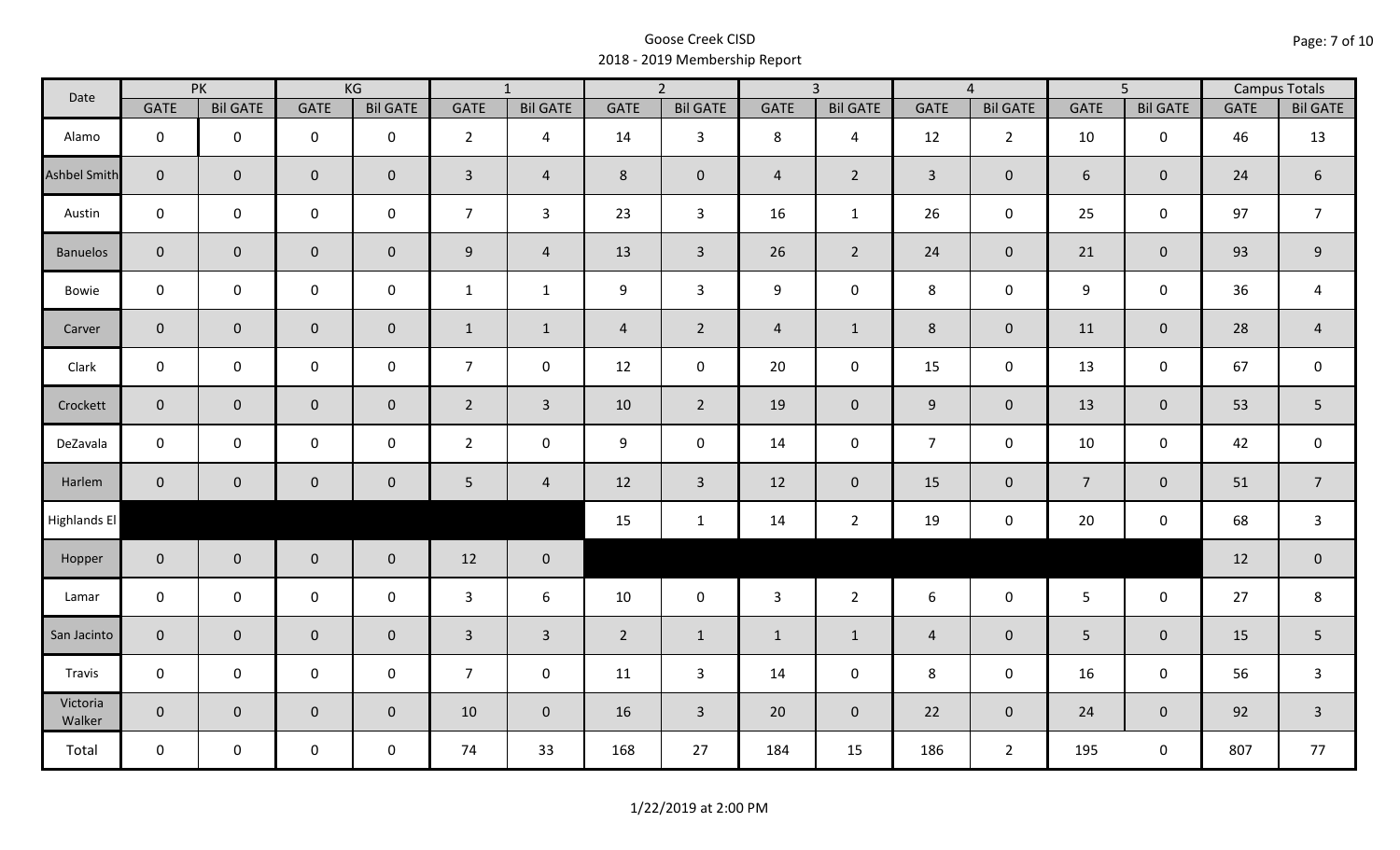|                     | Speech Only     | Inclusion        | Resource <21% | Resource<br>21-50% | Self-Cont<br>50-60% | Self-Cont<br>$>60\%$ | <b>EC SpEd Program</b>  | Homebound      |
|---------------------|-----------------|------------------|---------------|--------------------|---------------------|----------------------|-------------------------|----------------|
|                     | $\mathbf 0$     | 40               | 41            | 42                 | 43                  | 44                   | 45                      | $\mathbf{1}$   |
| Alamo               | 16              | 8                | 20            | $\overline{3}$     | $\mathbf{1}$        | 14                   | $\pmb{0}$               | $\mathbf 0$    |
| Ashbel Smith        | 35              | $\overline{7}$   | 14            | $\boldsymbol{6}$   | $\pmb{0}$           | 14                   | 15                      | 0              |
| Austin              | 28              | $6\phantom{1}6$  | 29            | $\overline{3}$     | $\pmb{0}$           | $\overline{7}$       | $\pmb{0}$               | $\overline{0}$ |
| <b>Banuelos</b>     | 29              | 11               | 21            | 12                 | $\pmb{0}$           | $\overline{2}$       | 6                       | $\mathbf 0$    |
| <b>Bowie</b>        | 25              | $\boldsymbol{9}$ | 21            | 5                  | $1\,$               | 17                   | $\bf 8$                 | $\pmb{0}$      |
| Carver              | 27              | $\overline{3}$   | 14            | $\overline{7}$     | $\overline{2}$      | 11                   | $\overline{7}$          | $\mathbf{1}$   |
| Clark               | 20              | $6\phantom{1}6$  | 16            | $\overline{7}$     | $\overline{3}$      | 20                   | 10                      | 3              |
| Crockett            | 32              | 13               | 19            | $\overline{2}$     | $\pmb{0}$           | 12                   | 8                       | 0              |
| DeZavala            | 28              | 12               | 18            | $\overline{7}$     | $\pmb{0}$           | $\mathbf{1}$         | $\pmb{0}$               | $\overline{0}$ |
| Harlem              | 20              | $\overline{4}$   | 27            | $\mathbf 1$        | $\overline{2}$      | 8                    | $\overline{\mathbf{4}}$ | 0              |
| <b>Highlands El</b> | 11              | 24               | 14            | 13                 | $\pmb{0}$           | 12                   | $\pmb{0}$               | $\overline{0}$ |
| Hopper              | 20              | $\mathbf{1}$     | $\,8\,$       | $\pmb{4}$          | $\pmb{0}$           | 8                    | 8                       | 0              |
| Lamar               | 14              | $\boldsymbol{8}$ | 18            | $6\,$              | $1\,$               | 18                   | $\pmb{0}$               | $\mathbf 0$    |
| San Jacinto         | 16              | $\overline{2}$   | 25            | $\mathbf{1}$       | $\pmb{0}$           | $\pmb{0}$            | $\pmb{0}$               | 0              |
| Travis              | 31              | $\,8\,$          | 20            | $\overline{2}$     | $1\,$               | $\sqrt{6}$           | 5                       | $\mathbf 0$    |
| Victoria Walker     | 64              | 12               | 17            | $\overline{2}$     | $\overline{2}$      | 21                   | $\pmb{0}$               | $\mathbf{1}$   |
| <b>BJS</b>          | $\overline{3}$  | 61               | 15            | 10                 | 21                  | $\overline{2}$       | $\mathbf 0$             | $\mathbf{1}$   |
| CBJ                 | $\,8\,$         | 60               | 8             | 24                 | 25                  | 23                   | $\pmb{0}$               | 0              |
| GJS                 | 5               | 43               | 18            | 17                 | 16                  | 20                   | $\mathbf 0$             | $\mathbf{1}$   |
| HMJ                 | $\overline{3}$  | 47               | 6             | 25                 | 21                  | 9                    | $\pmb{0}$               | 0              |
| <b>HJS</b>          | $\overline{2}$  | 61               | 5             | 16                 | 18                  | 19                   | $\pmb{0}$               | $\mathbf 0$    |
| <b>REL</b>          | $\mathbf 0$     | 85               | 44            | 39                 | $\overline{7}$      | 47                   | $\pmb{0}$               | 4              |
| <b>RSS</b>          | $6\phantom{1}6$ | 83               | 33            | 41                 | $\overline{4}$      | 41                   | $\pmb{0}$               | $\mathbf{1}$   |
| GCM                 | $\mathbf{1}$    | 110              | 36            | 47                 | $\overline{2}$      | 23                   | $\pmb{0}$               | $\overline{3}$ |
| Impact              | $\mathbf{0}$    | $\mathbf{1}$     | $\mathbf{0}$  | $\mathbf 0$        | $\mathbf 0$         | $\pmb{0}$            | $\mathbf 0$             | $\overline{0}$ |
| <b>Stuart CTHS</b>  | $\mathsf 0$     | 20               | $\pmb{0}$     | $\pmb{0}$          | $\pmb{0}$           | $\pmb{0}$            | $\pmb{0}$               | 0              |
| PHC                 | $\mathbf 0$     | $9$              | $1\,$         | $\pmb{0}$          | $\pmb{0}$           | $\pmb{0}$            | $\pmb{0}$               | $1\,$          |
| Point               | $\mathbf 0$     | $\mathbf 0$      | $\mathbf 0$   | $\boldsymbol{0}$   | $\pmb{0}$           | $\mathbf 0$          | $\mathbf 0$             | $\mathbf 0$    |
| Elementary          | 416             | 134              | 301           | 81                 | 13                  | 171                  | 71                      | 5              |
| Secondary           | 28              | 580              | 166           | 219                | 114                 | 184                  | $\mathbf 0$             | 11             |
| <b>District</b>     | 444             | 714              | 467           | 300                | 127                 | 355                  | 71                      | 16             |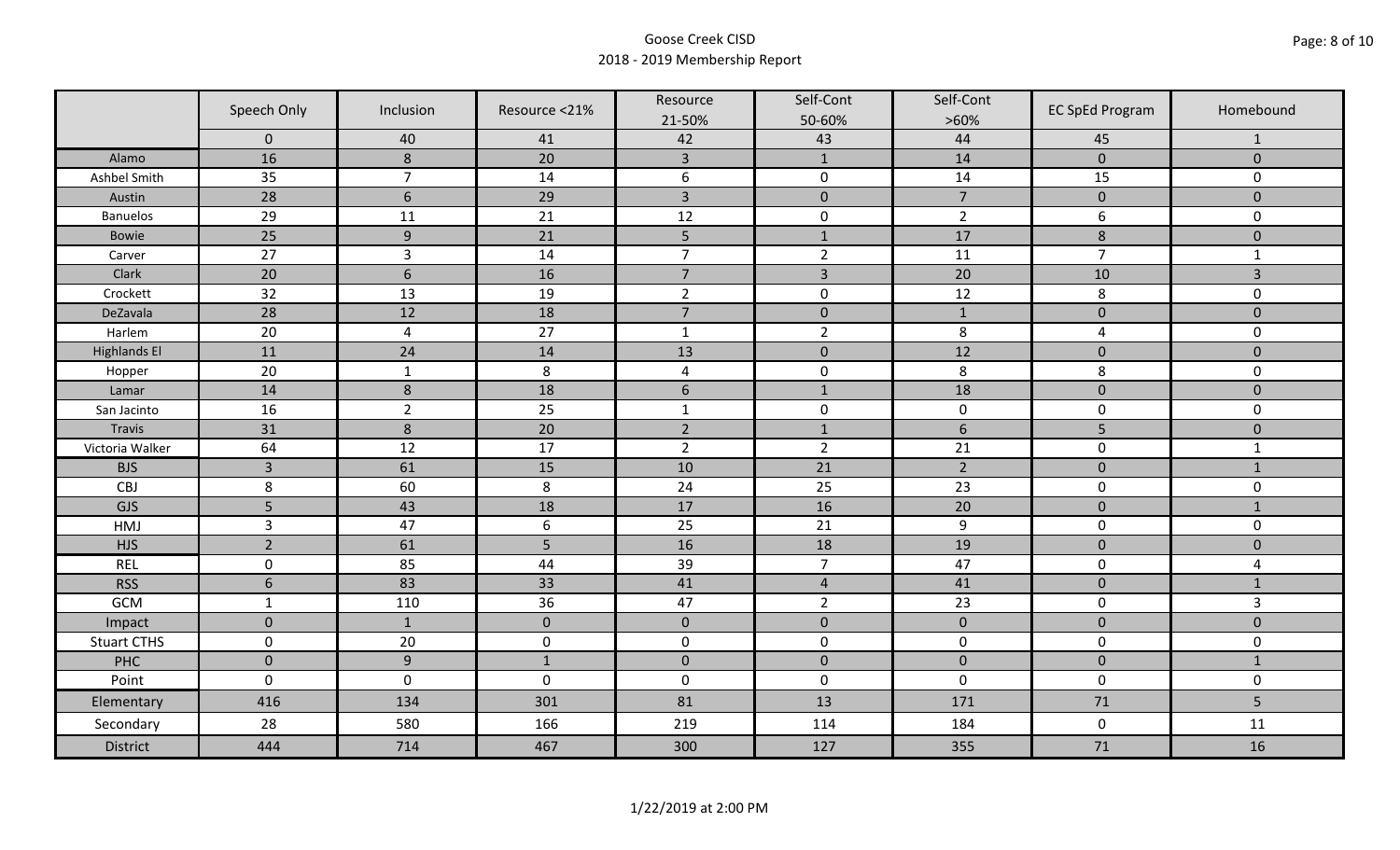|                     | At-Risk | SpEd         | GT             | LEP             | Migrant         | Econ Dis | Dyslexia       | 504  |
|---------------------|---------|--------------|----------------|-----------------|-----------------|----------|----------------|------|
| Alamo               | 516     | 64           | 59             | 248             | 5               | 583      | 19             | 30   |
| Ashbel Smith        | 543     | 92           | 30             | 272             | 5               | 611      | 9              | 22   |
| Austin              | 450     | 73           | 104            | 231             | 9               | 474      | 20             | 54   |
| <b>Banuelos</b>     | 498     | 85           | 102            | 202             | $\overline{2}$  | 536      | 17             | 55   |
| Bowie               | 469     | 90           | 40             | 179             | 6               | 618      | 20             | 47   |
| Carver              | 462     | 73           | 32             | 200             | $\overline{4}$  | 602      | 15             | 31   |
| Clark               | 255     | 85           | 67             | 34              | $2^{\circ}$     | 357      | 25             | 47   |
| Crockett            | 415     | 87           | 58             | 162             | 9               | 467      | 21             | 48   |
| DeZavala            | 420     | 67           | 42             | 148             | $\overline{2}$  | 571      | 12             | 55   |
| Harlem              | 416     | 66           | 58             | 191             | $2^{\circ}$     | 573      | 9              | 29   |
| <b>Highlands El</b> | 407     | 74           | 71             | 187             | $\mathbf 0$     | 593      | 32             | 101  |
| Hopper              | 331     | 49           | 12             | 126             | $\overline{2}$  | 357      | $\overline{3}$ | 25   |
| Lamar               | 436     | 66           | 35             | 213             | $\mathbf{1}$    | 585      | 34             | 42   |
| San Jacinto         | 349     | 44           | 20             | 169             | $\mathbf 0$     | 384      | 14             | 24   |
| Travis              | 503     | 74           | 59             | 163             | $\mathbf{3}$    | 607      | 28             | 57   |
| Victoria Walker     | 429     | 120          | 95             | 161             | $6\overline{6}$ | 439      | 20             | 47   |
| <b>BJS</b>          | 504     | 116          | 61             | 155             | $5\phantom{.}$  | 771      | 50             | 85   |
| CBJ                 | 589     | 150          | 115            | 133             | $8\phantom{1}$  | 785      | 61             | 117  |
| GJS                 | 496     | 122          | 128            | 93              | 8               | 612      | 77             | 132  |
| HMJ                 | 566     | 113          | 50             | 179             | 11              | 861      | 66             | 90   |
| <b>HJS</b>          | 584     | 124          | 135            | 105             | $\overline{3}$  | 739      | 59             | 112  |
| <b>REL</b>          | 755     | 242          | 89             | 204             | 10              | 1365     | 83             | 148  |
| <b>RSS</b>          | 935     | 216          | 206            | 196             | 15              | 1288     | 95             | 205  |
| <b>GCM</b>          | 881     | 232          | 180            | 130             | 14              | 1125     | 85             | 183  |
| Impact              | 81      | $\mathbf{1}$ | 73             | $\overline{4}$  | $\overline{3}$  | 253      | 6              | 17   |
| <b>Stuart CTHS</b>  | 80      | 20           | $\overline{7}$ | 19              | $\overline{2}$  | 105      | 12             | 17   |
| PHC                 | 90      | 11           | $2^{\circ}$    | $5\phantom{.0}$ | $\mathbf{1}$    | 71       | 5              | 11   |
| Point               | 72      | 11           | $\mathbf{1}$   | $\overline{7}$  | $\mathbf 0$     | 63       | $\overline{4}$ | 10   |
| Elementary          | 6899    | 1209         | 884            | 2886            | 58              | 8357     | 298            | 714  |
| Secondary           | 5633    | 1358         | 1047           | 1230            | 80              | 8038     | 603            | 1127 |
| District            | 12532   | 2567         | 1931           | 4116            | 138             | 16395    | 901            | 1841 |